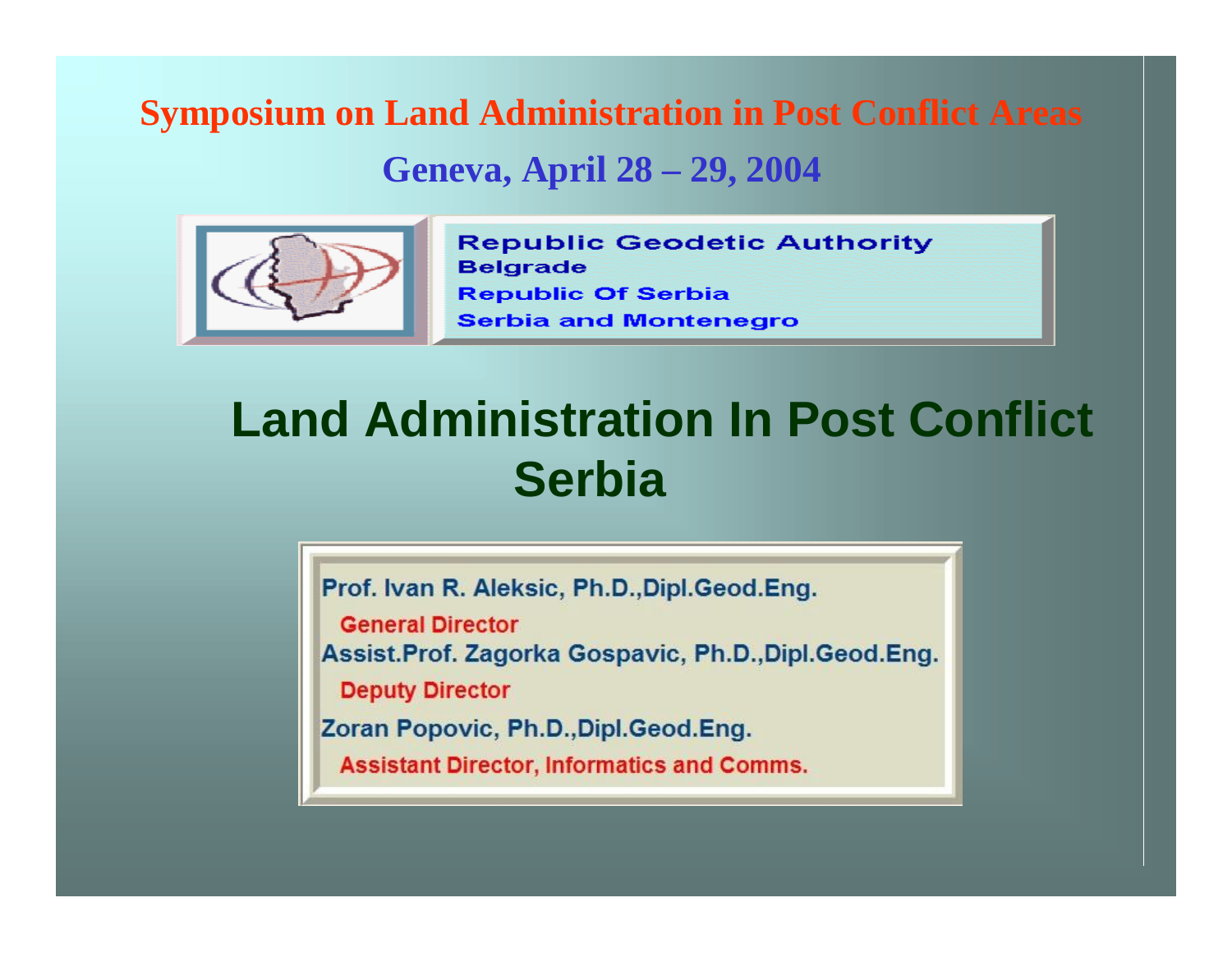# **Topics:**

- **Competence**
- **Organizational structure**
- **State survey**
- **Funding**
- **Achieved results**
- **Cooperation with the World Bank**
- **Information technology & information management**
- **Conclusion**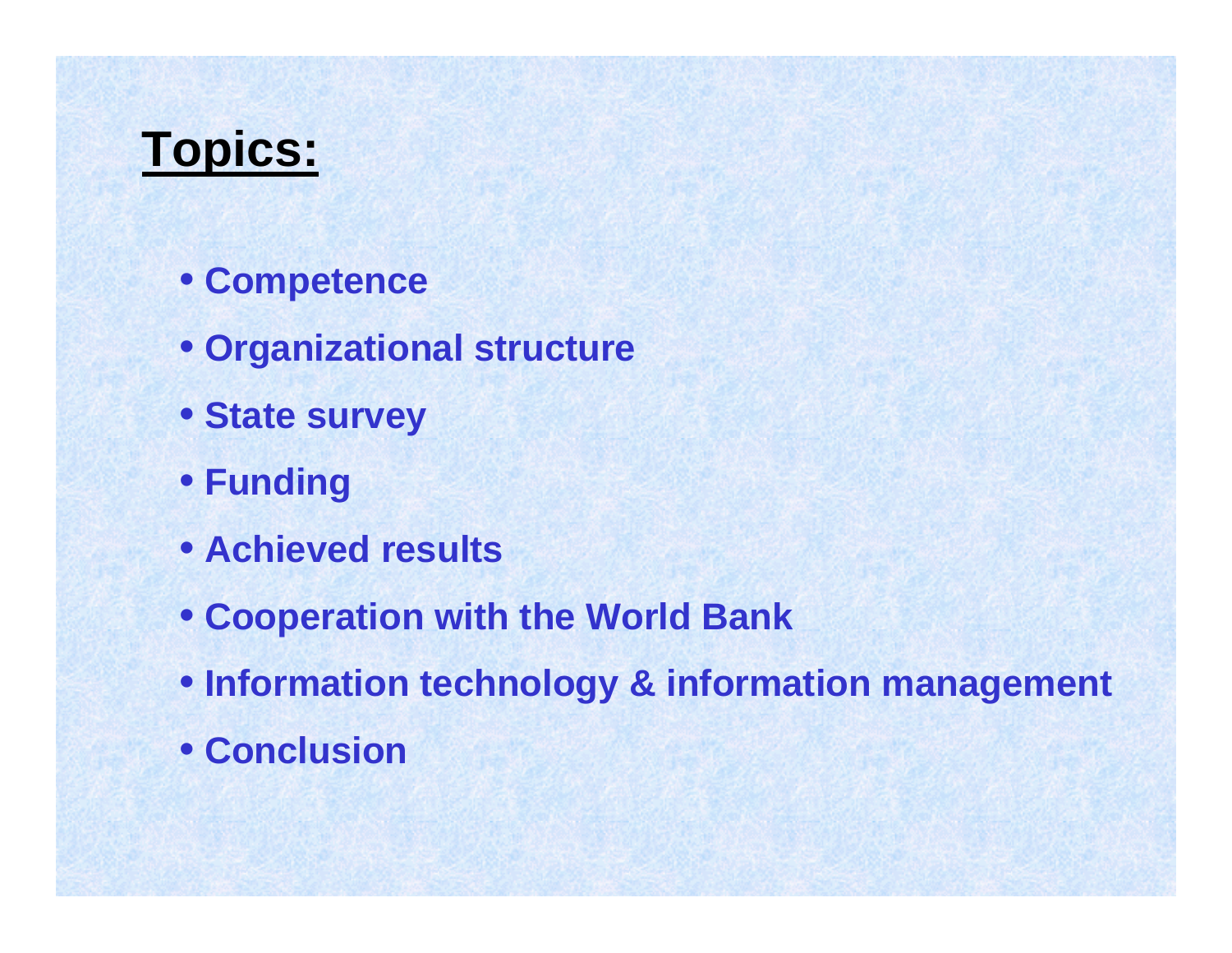## **Competence:**

• **The state survey and land cadastre and registration of real estate rights, their establishment and maintenance;**

- **Production of the Basic State Map;**
- **Maintenance of the information systems (Spatial Units; address register, DSP, REC registry)**
- **Land classification;**
- **Determination of cadastral revenues;**
- **Land consolidation process;**
- **Establishment of geodetic networks and exchange of geodetic and cartographic data with the neighboring countries;**
- **Development and implementation of the geodetic information system;**
- **Maintenance of archives (technical documentation of the state survey, plans and maps),**
- **Other duties regulated by law**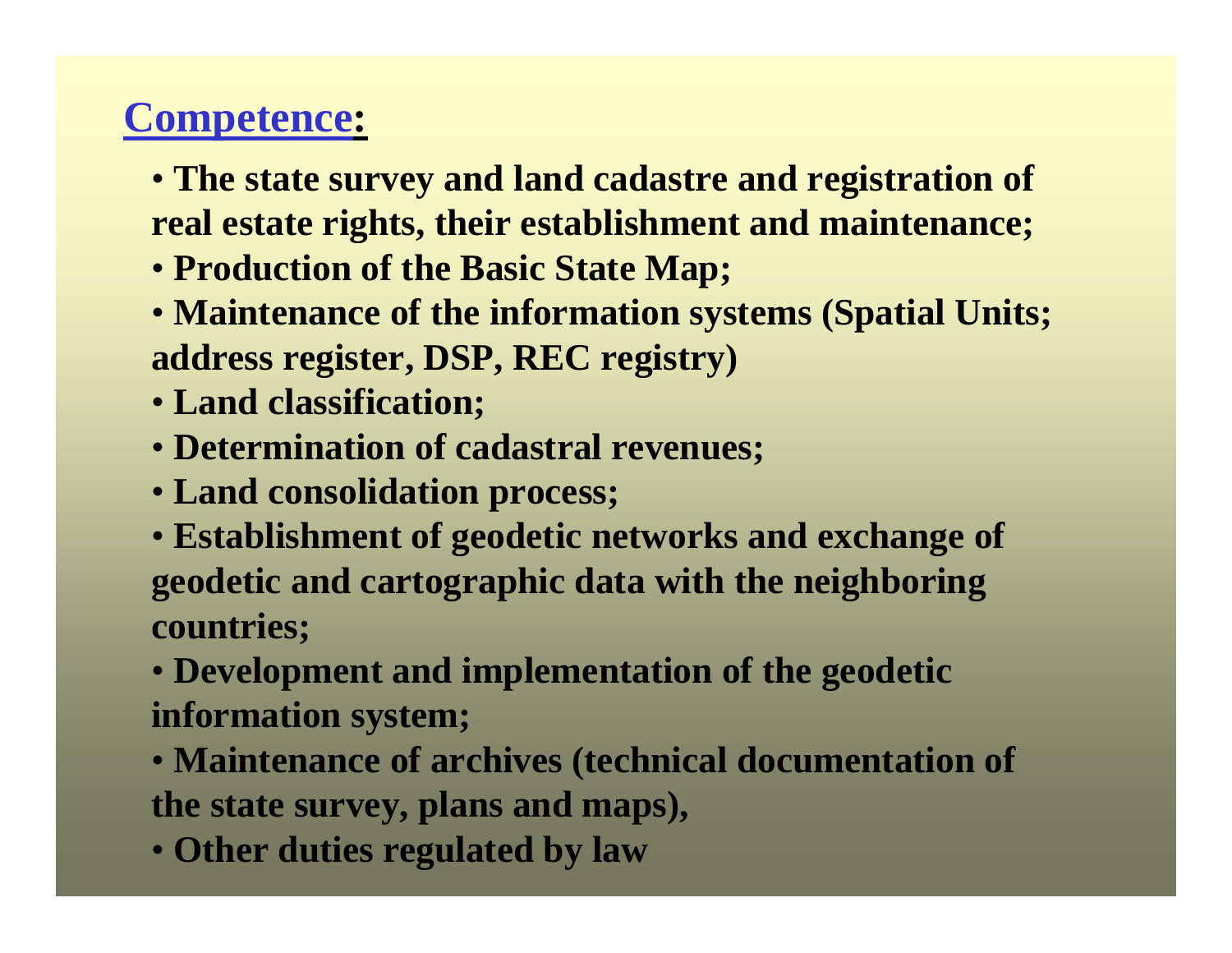# **Organizational structure:**



## The Main Organizational Unit – headquarter Belgrade:



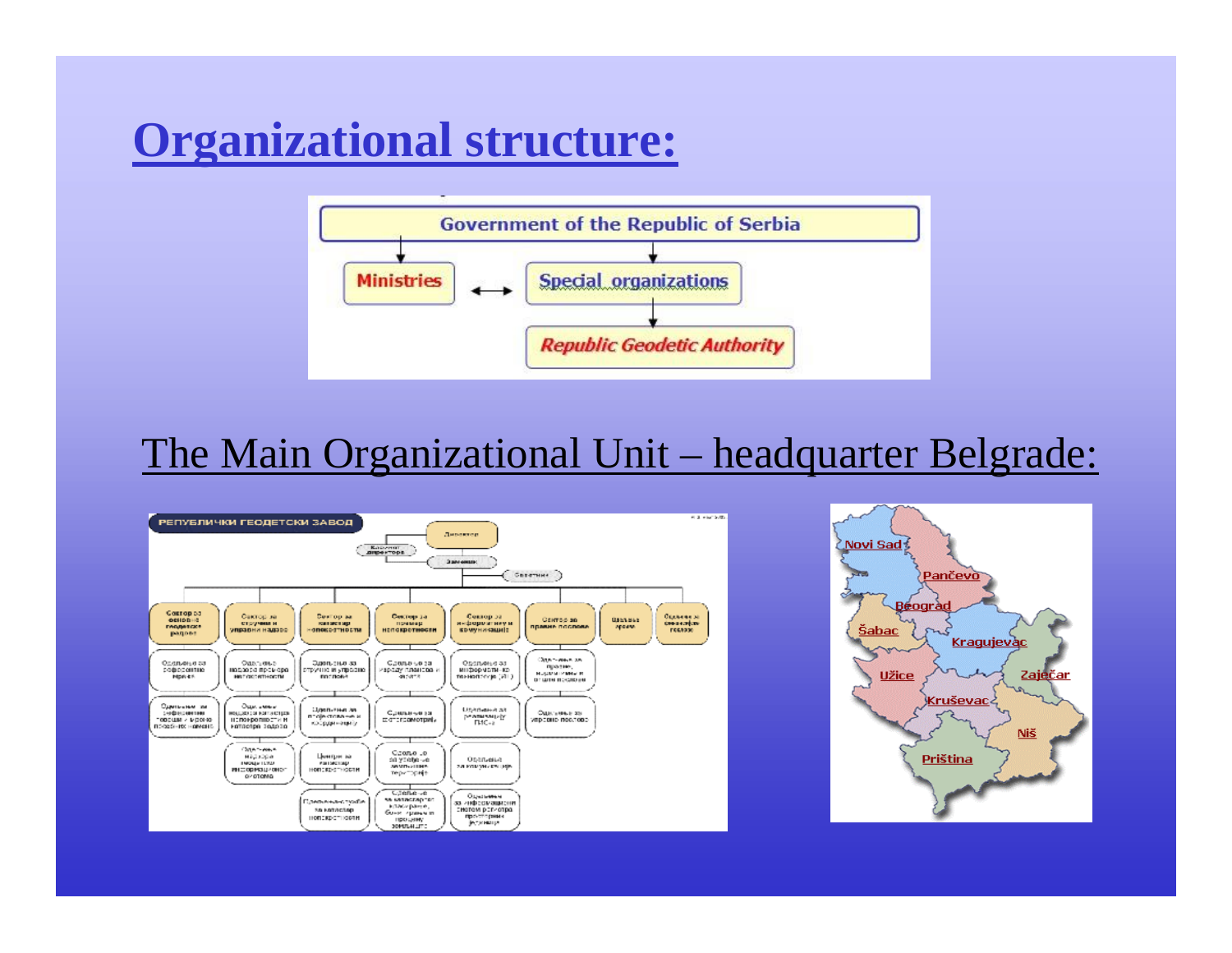# **Organizational structure: (continued):**

- **10 regional centers (including Kosovo) :**
- **5,838 cadastre municipalities (4,591)**
- **7 real estate cadastre departments**
- **about 2,888 employees in total**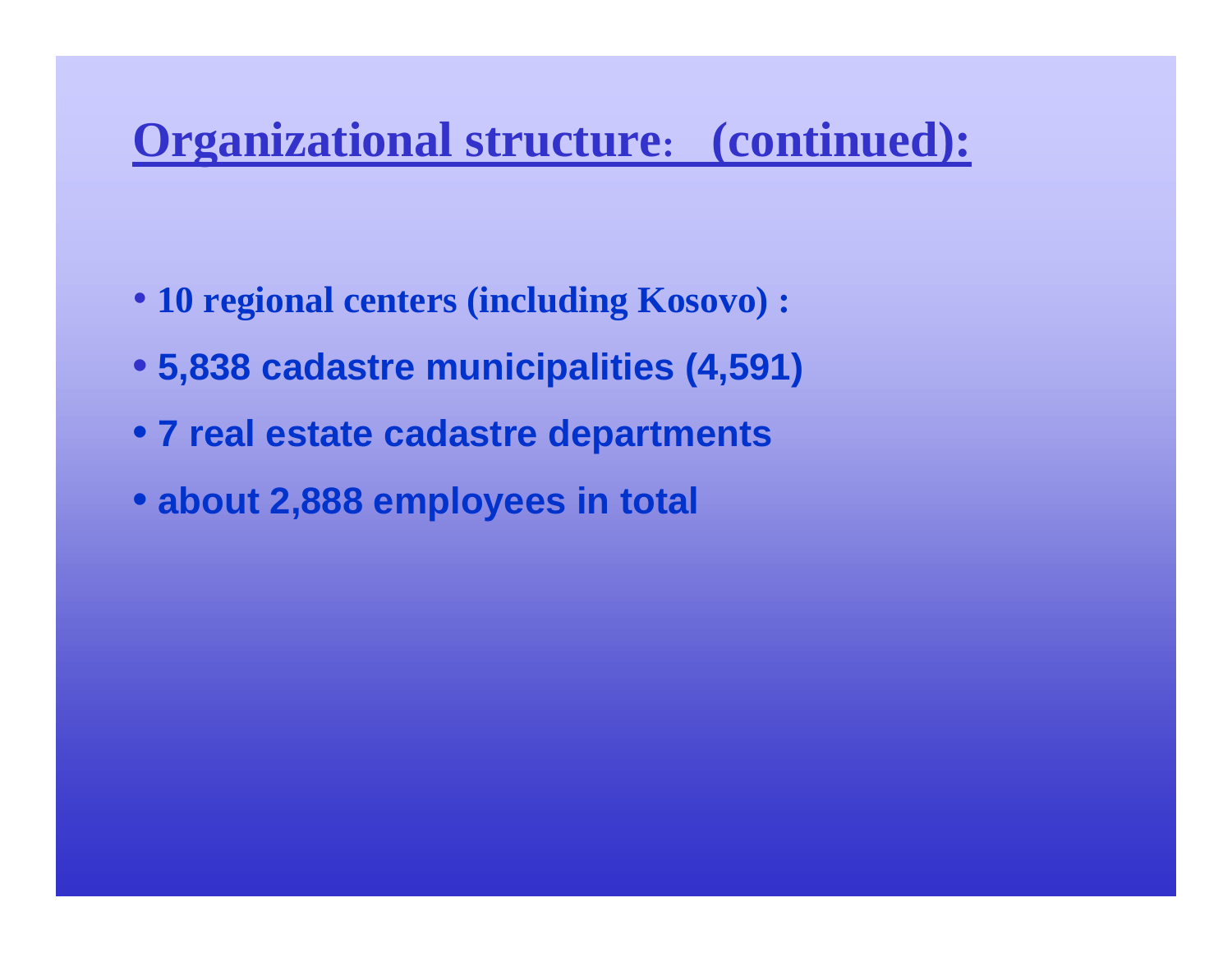# **State Survey:**

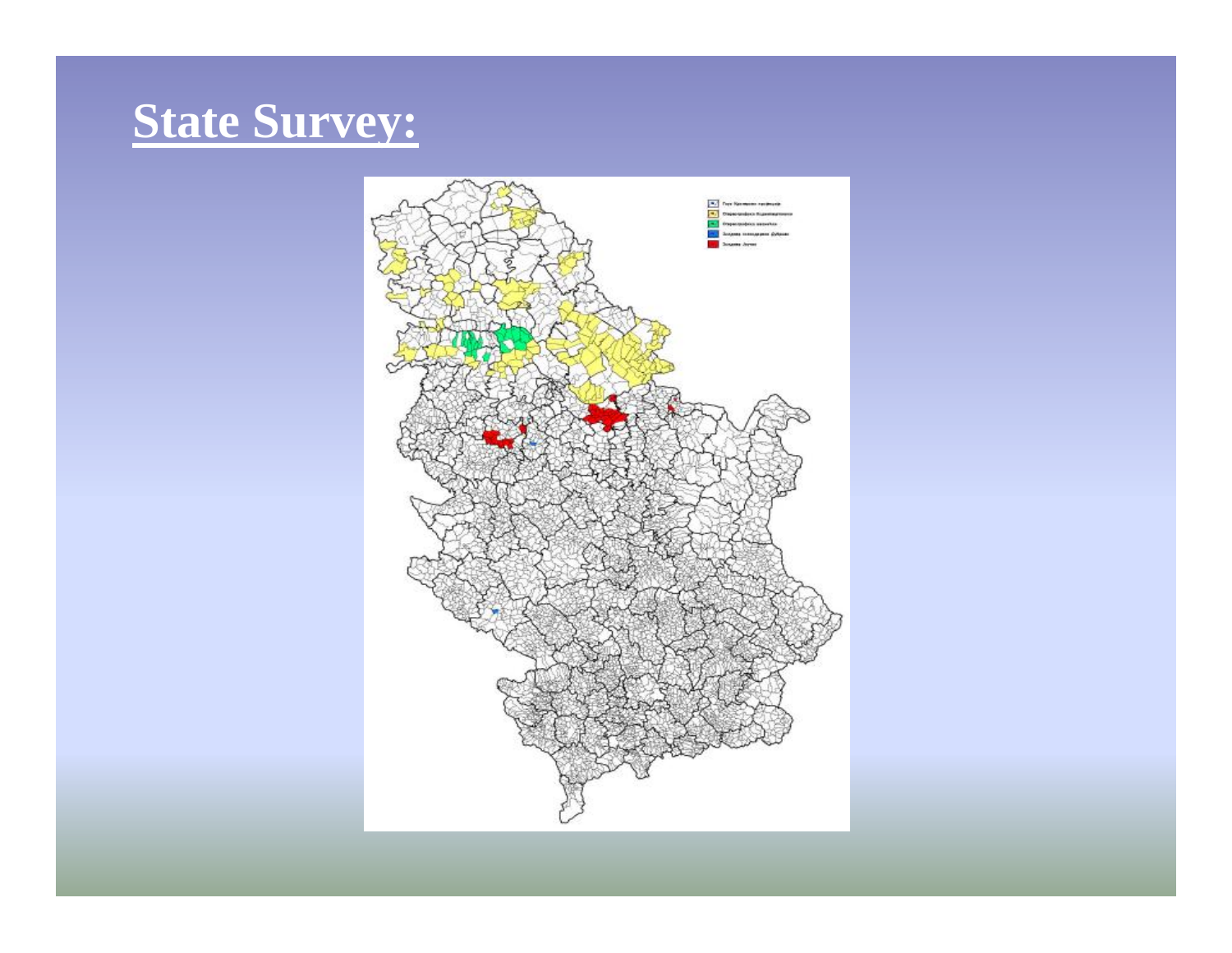## **Funding:**



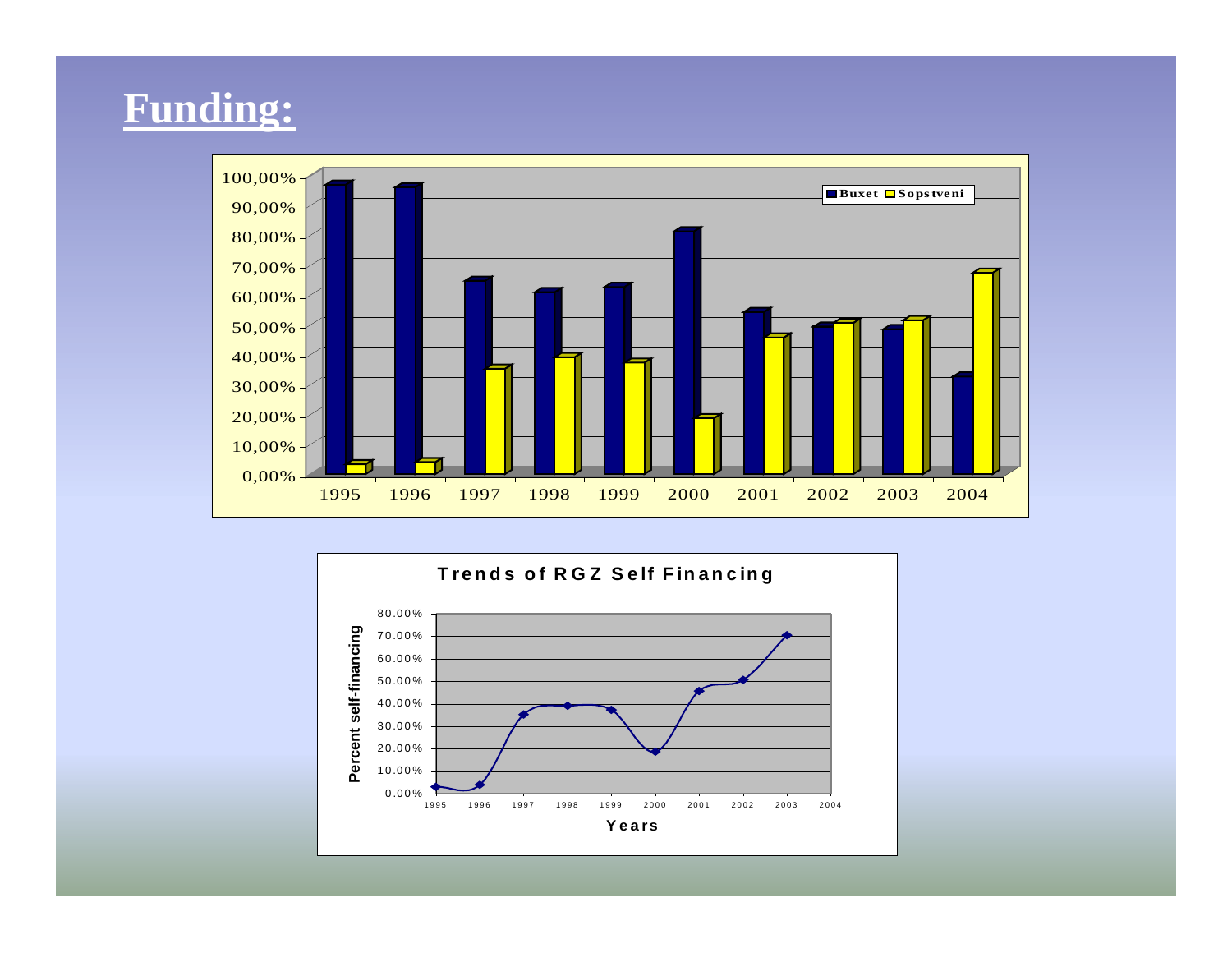# **Achieved results:**

The Republic of Serbia is currently using the following real estate registration systems:

- Land cadastre (K3)
- Land Books and Book of Deeds (3K)
- Real Estate Cadastre (KH)

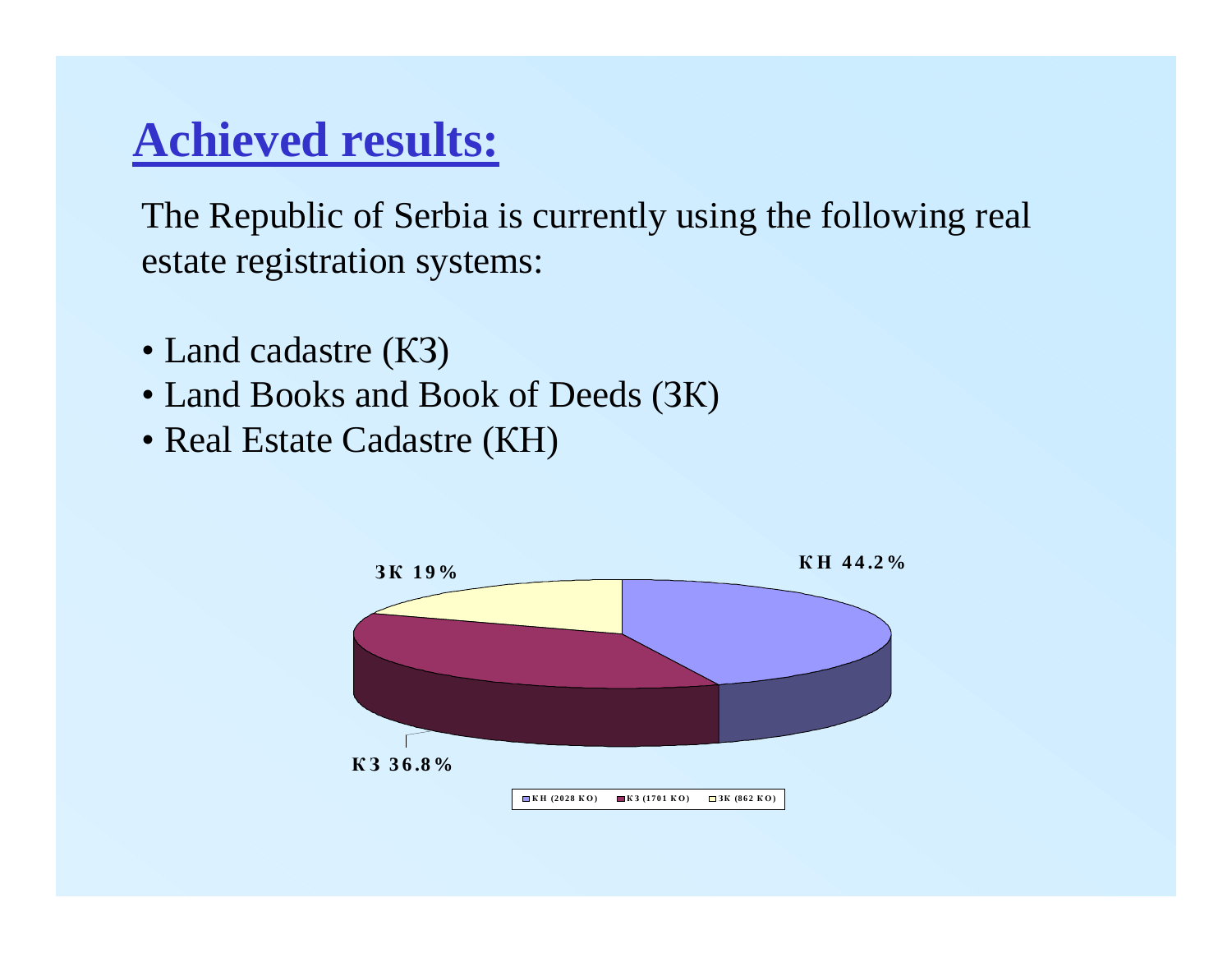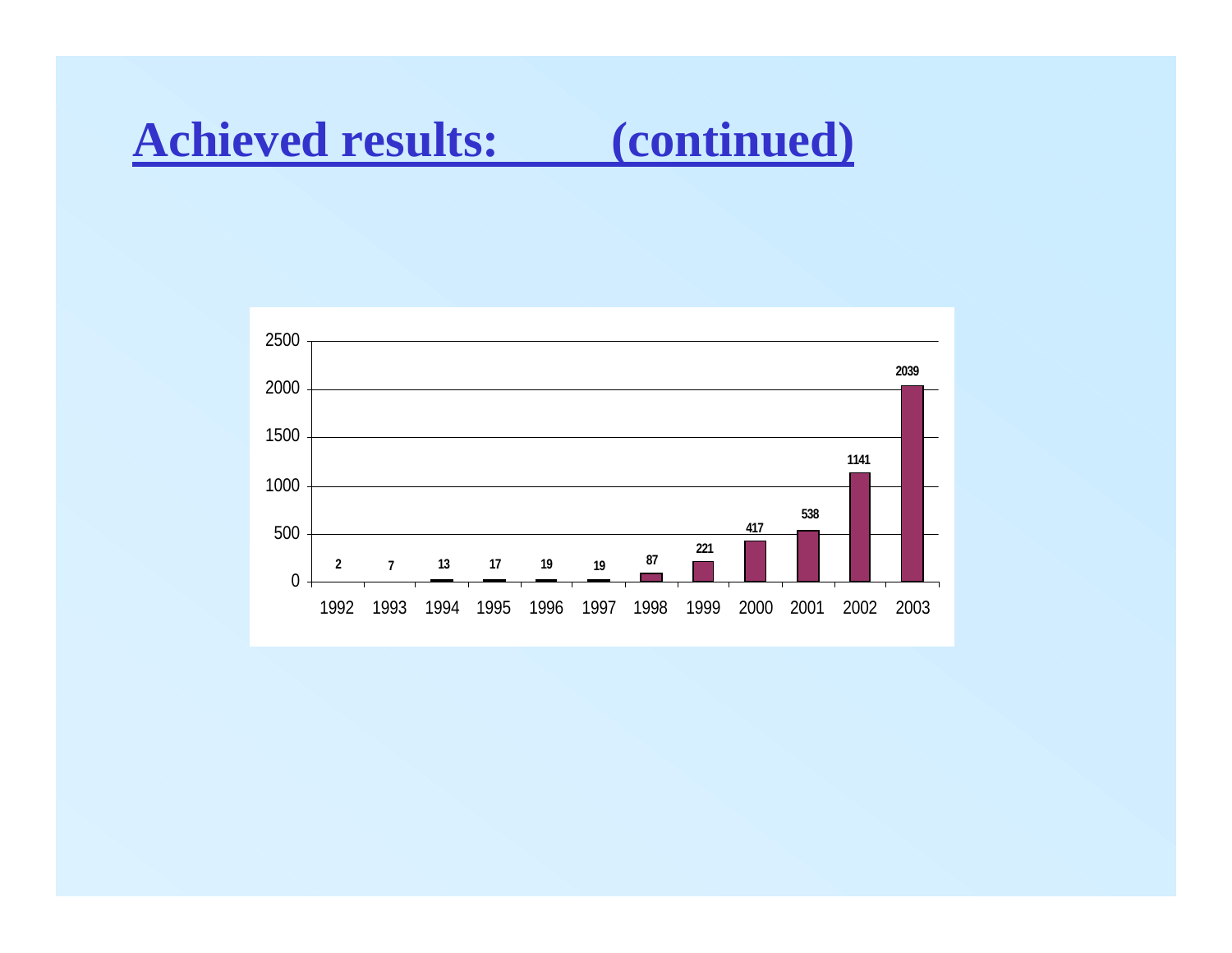### **Digital Surveying Plans in Serbia – the current status:**

| <b>Scale</b>                           | 1:500 | 1:1000 | 1:1250      | 1:1440   | 1:2000      | 1:2500 | 1:2880      | 1:5000                  | <b>Total</b> |
|----------------------------------------|-------|--------|-------------|----------|-------------|--------|-------------|-------------------------|--------------|
| Total no of plans                      | 1931  | 9547   | 9           | 115      | 79          | 59209  | 3365        | 1417                    | 75.672       |
| <b>Digital Cadastre Plan</b><br>(DCP)  | 284   | 318    | $\bf{0}$    | $\bf{0}$ | $\mathbf 0$ | 776    | $\mathbf 0$ | $\overline{\mathbf{4}}$ | 1.382        |
| <b>DCP</b> in progress                 | 592   | 1166   | $\mathbf 0$ | $\bf{0}$ | $\mathbf 0$ | 1523   | 67          | 11                      | 3.359        |
| <b>Planned plans for</b><br><b>DCP</b> | 1055  | 8063   | 9           | 115      | 79          | 56910  | 3298        | 1402                    | 70.931       |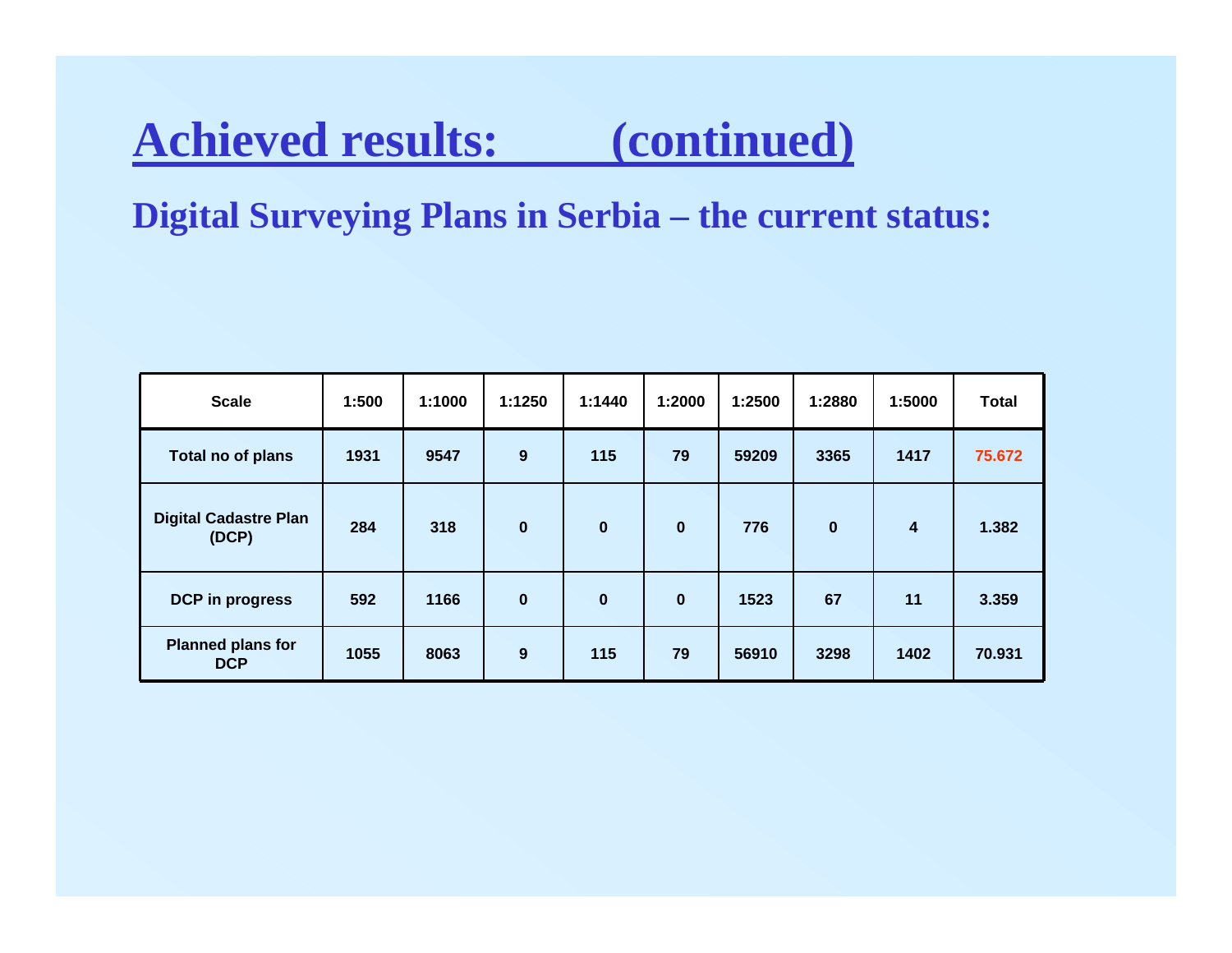## **Typical existing Digital Surveying Plan:**



## **Software: MapSoft 2000**

- data formats: dbf, cdx, fpt,
- conversions to: ascii, shp, dxf.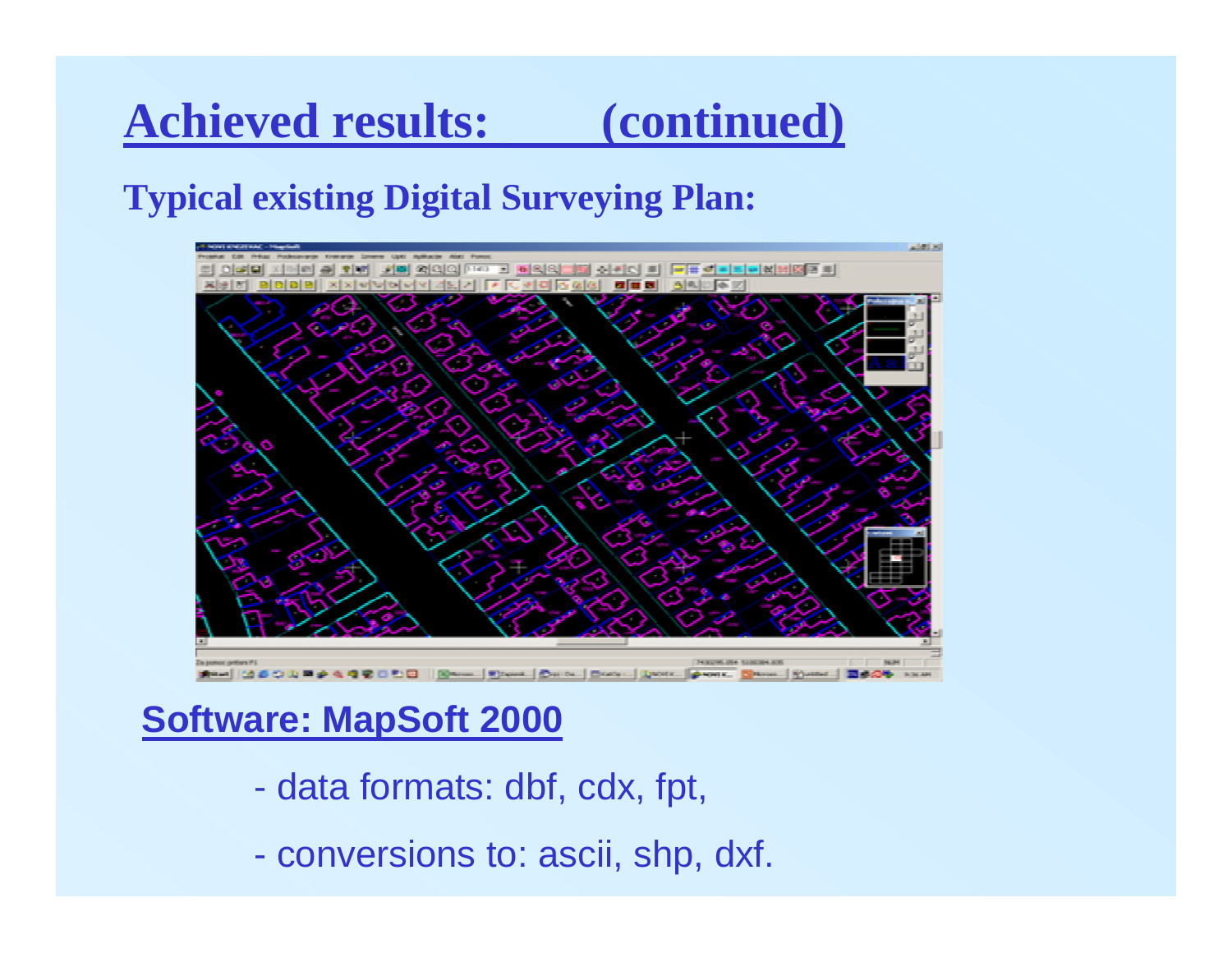### **Digital surveying plans per C.M.:**

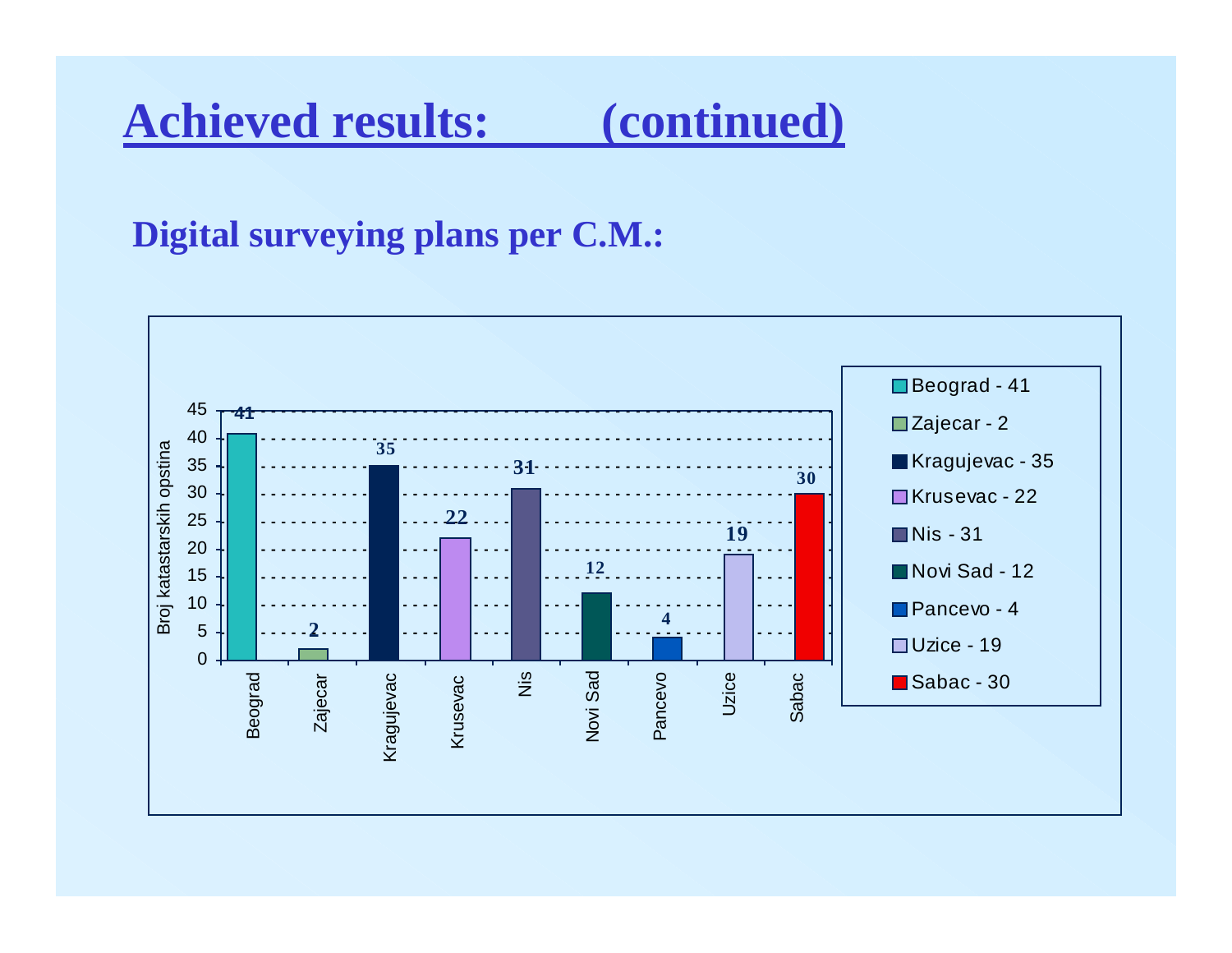### **Cooperation with the World Bank**

• **Japanese Government: US\$ 382.400 - (donation for project preparation );** 

• **GTZ - Germany: 1 milion € for 2 years 2 godine (technical assistance);**

• **SIDA - Sweden: 700.000 € for 1 year (training);**

• **Norwegian Government: 2 miliona € for 5 years – 950,000 € in 2004. - (scanning center establishment)** 

• **EU- CARDS Program: 8.5 miliona € for 2 years, during 2005 and 2006.) – (REC registration digital cadastre, technical assistance) parallel financing.**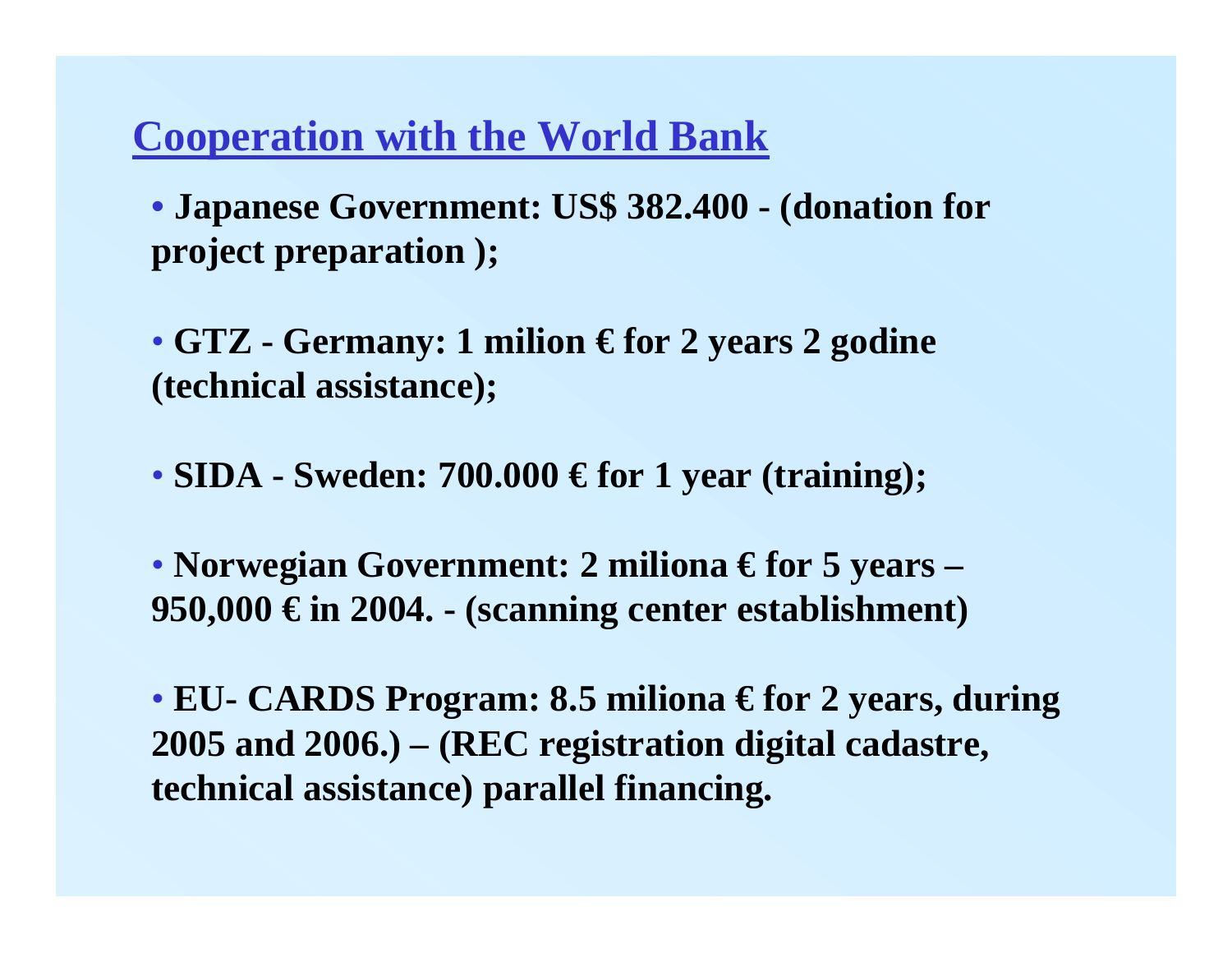## **Information technology**

### **Existing information systems**

### **R e a l E s ta te C a d a s tr e J .E . v 5 a n d G e o d IS \_ K N**

#### **T e c h n o lo g y :**

- Platform s:  $DOS/N$  ovell: Windows
- Local DB: FoxPro; MSAccess **L im its :**
- Poor Data management
- Lack of good security, integrity
- P roblem of concurrent users etc..
- No link with other systems

### **D ig ita l s u r v e y in g p la n**

### **T e c h n o lo g y :**

- P la tfo rm : M ic ro s o ft N T /2000
- S o ftw a re : M a p S o ft 2000

#### **L im its :**

- L o c a l d a taba s e s
- Lack of sophisticated GIS tools
- Maintenance issues, etc.
- No link with other systems

### **A d d r e s s r e g is te r**

#### **T e c h n o lo g y :**

- P la tfo rm : W indo w s
- S o ftw a re r: g raph ic and a lphan u m e ric app lic a tioni
- Database: Access (mdb)
- Map Objects: Geo Media

#### **L im its :**

- No link with other systems

### **S p a tia l U n its IS**

### **T e c h n o lo g y :**

- Software: Geo Media, AutoCAD,
- various form ats (dwg, dgn, gws, mdb)
- Database: MS Access

#### **L im its :**

- No link with other systems
- Maintenance issues, etc.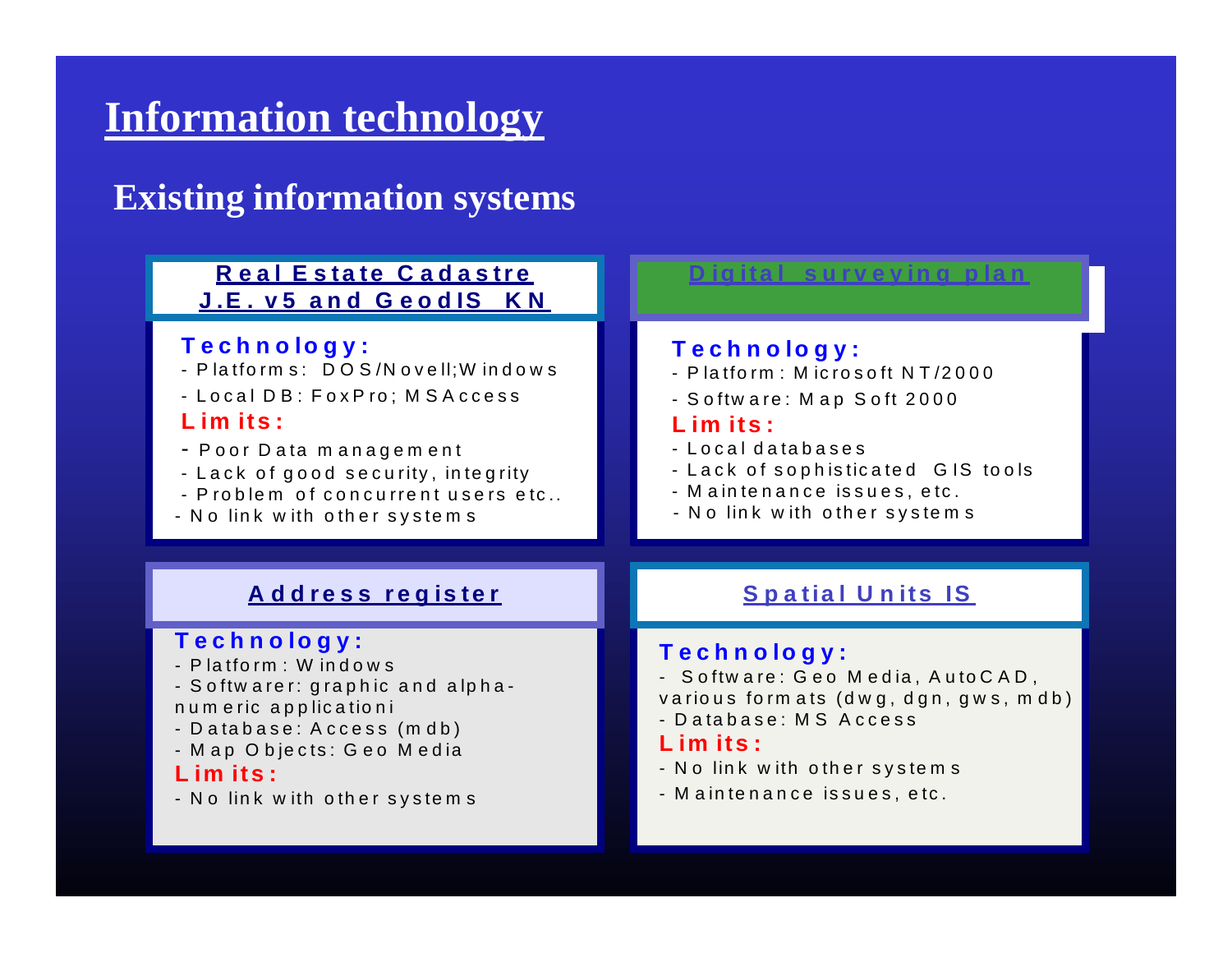## **IT & IM planned development:**

• LAN and WAN improvements/establishment

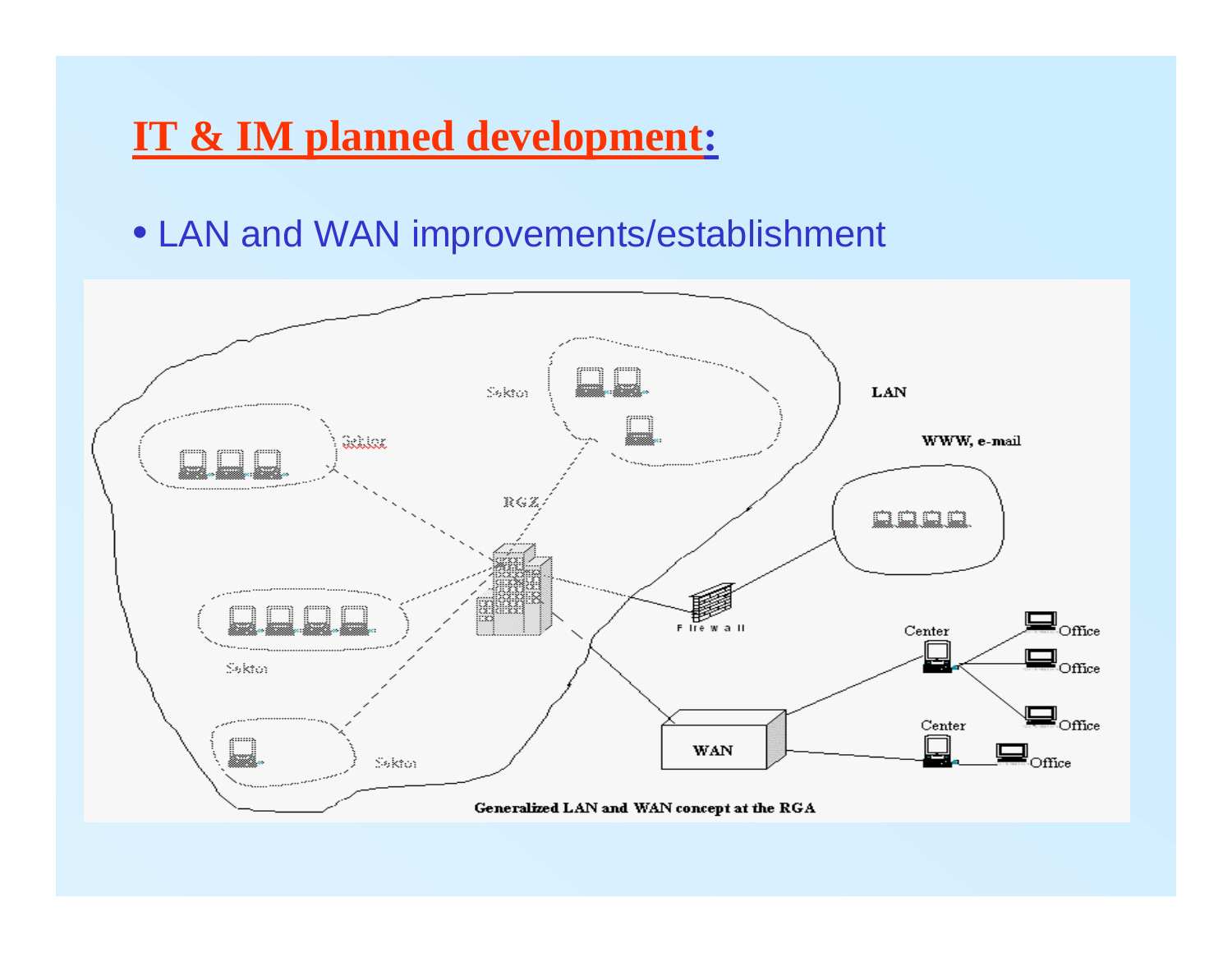## **IT & IM planned development (continued):**

• strategic actions and documents have been planned for development in the scope of the Mid Term Plan (MTP) and the proposed Real Estate Cadastre and Registration Project in Serbia, supported by the World Bank:

- New data model development integration of alphanumerical and graphical models into a uniform Digital Geodetic Database (DGDB)
- New application development) using the best commercial GIS technologies
- Information management strategy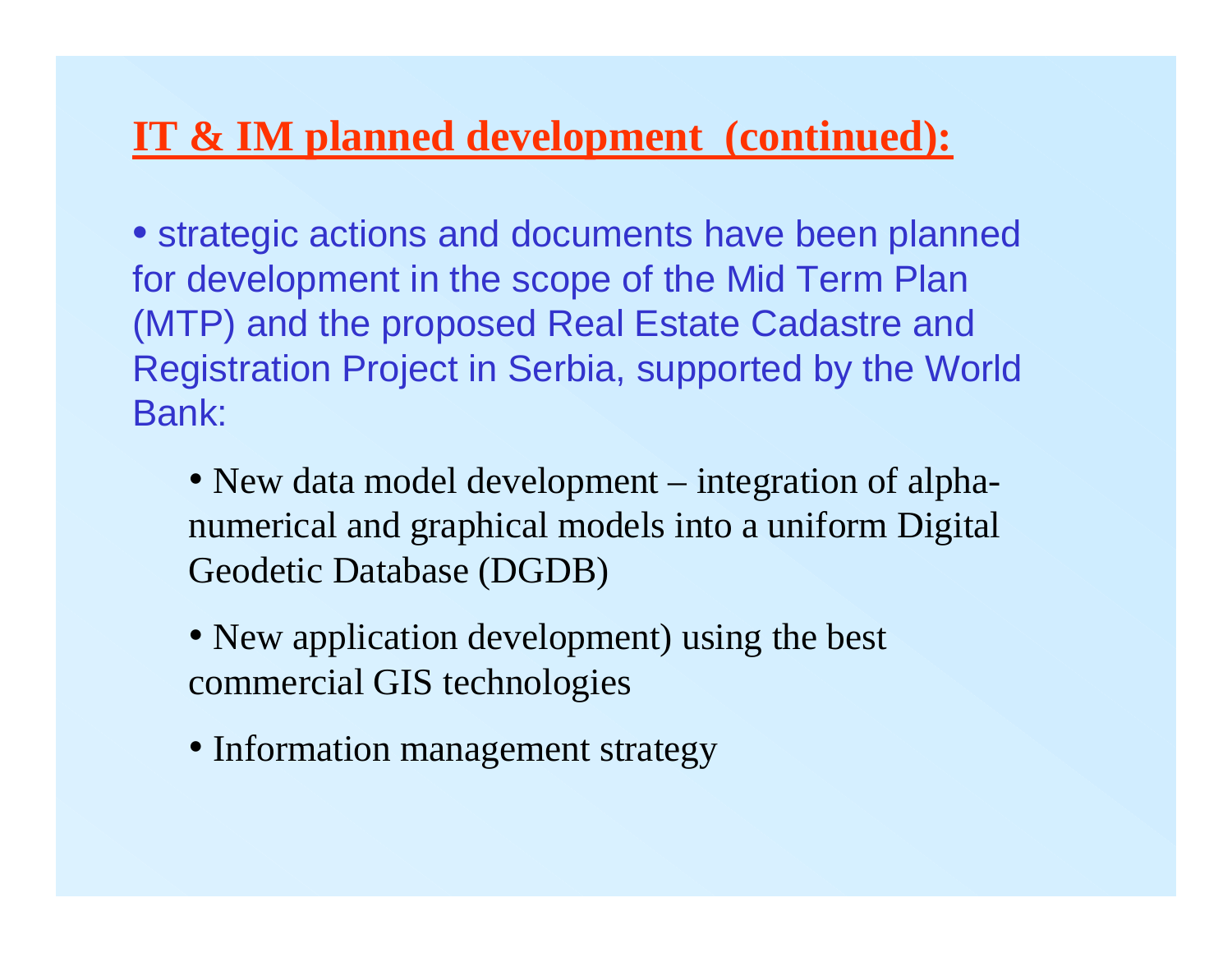## **IT & IM planned development (continued):**

• Information management policies and standards

• Electronic document management system (EDMS) implementation, with several sub-components (Enterprise content management system, Records management system, Digital asset management system, Digital imaging system, Geographic information system)

- Information management delivery strategies
- Information audit methodology
- Metadata standards
- IT / IS strategy model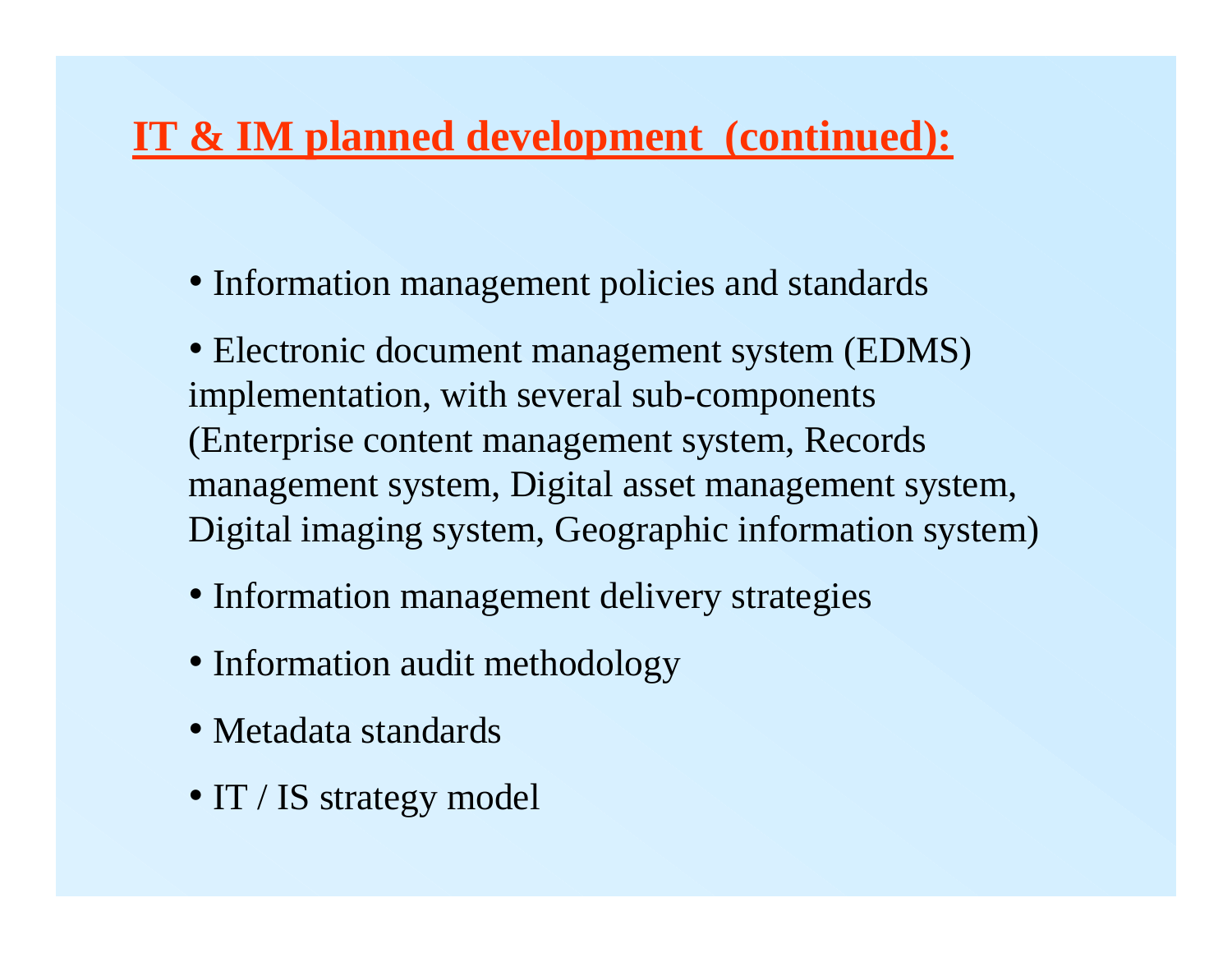### **G E N E R A L I Z E D E N T E R P R I S E H E T E R O G E N E O U S I N F O R M A T I O N S Y S T E M A R C H I T E C T URE**

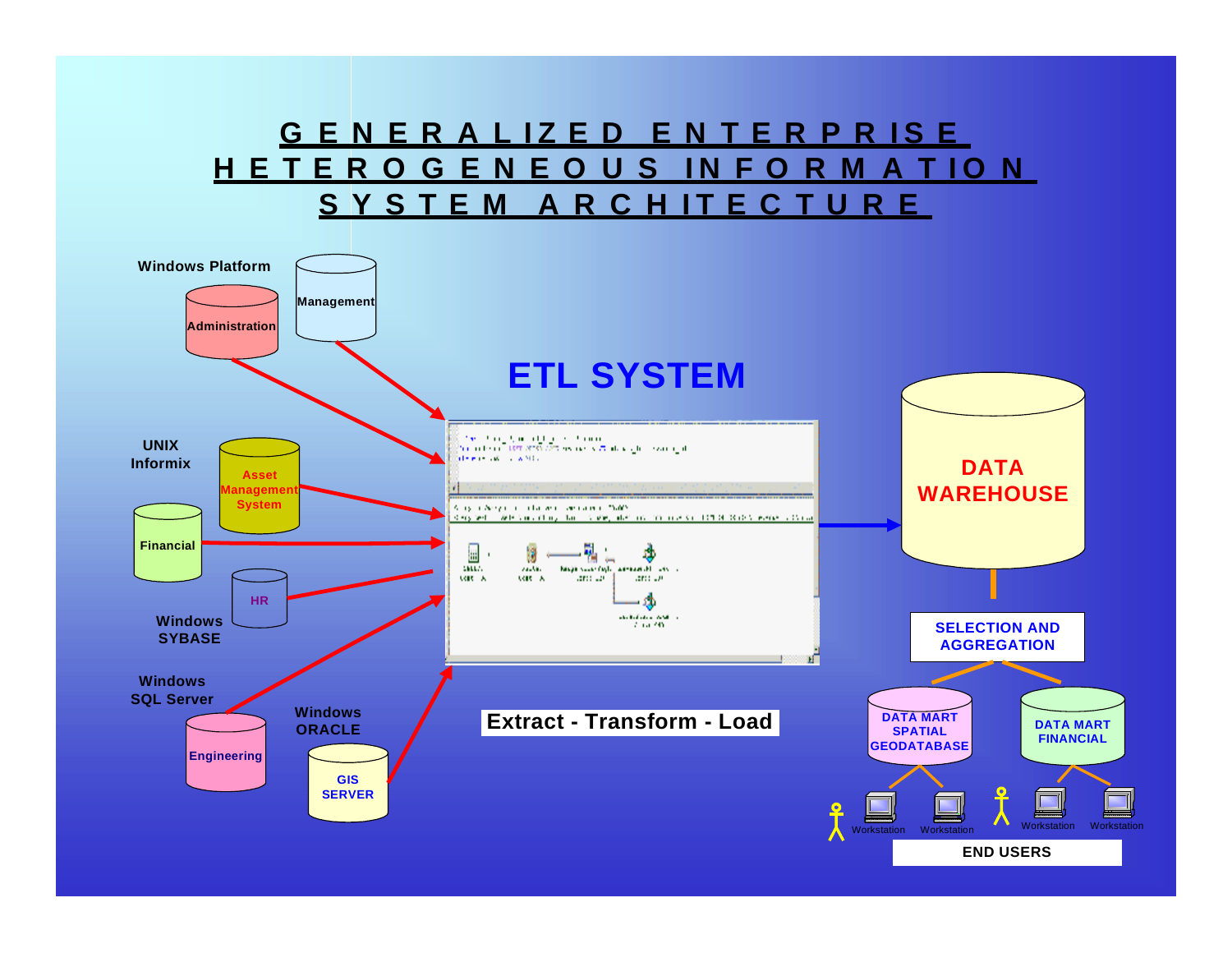# **Conclusion:**



RGZ Mead Term Plan, supported by the proposed Real Estate Cadastre and Registration Project in Serbia, supported by the World Bank, will provide substantial official and financial support to realize the strategic goals discussed in this article.